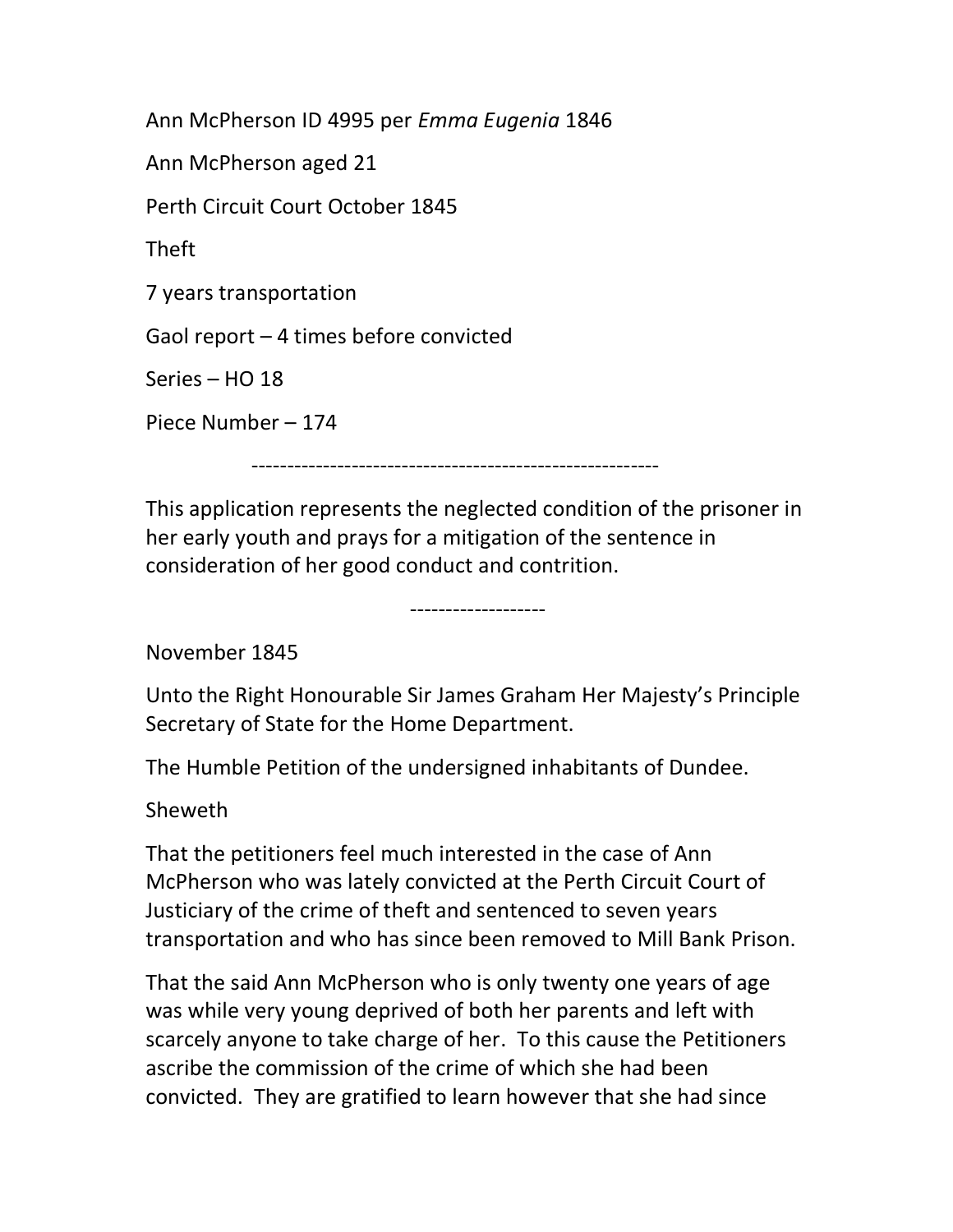manifested the deepest contriction for her conduct and during her confinement in prison, behaved in a penitent and becoming manner.

That the Petitioners being apprehensive that if her sentence of transportation shall be carried into effect, any hope opf permanent improvement will be frustrated, are induced humbly to apply to the Right Honourable Secretary of State, praying that he will be pleased to give the necessary orders for the prisoner being detained in this country.

And your Petitioners will ever pray.

James Webster

Constable Brown – Provost of Dundee

An another 21 signatures

------------------

Dundee Prison

17th November 1845

We hereby certify that during the time Ann McPherson was in confinement here, both before and after her time, until she was removed to Millbank Prison on the 1st November she conducted herself in a quiet and orderly manner and seemed to feel very conscious of the guilt she had [ ] and appeared very sorrowful for the situation in which she was placed.

Thomas MacKison - Governor

E Anderson - Matron

-----------------------

Dundee

18th November 1845

Sir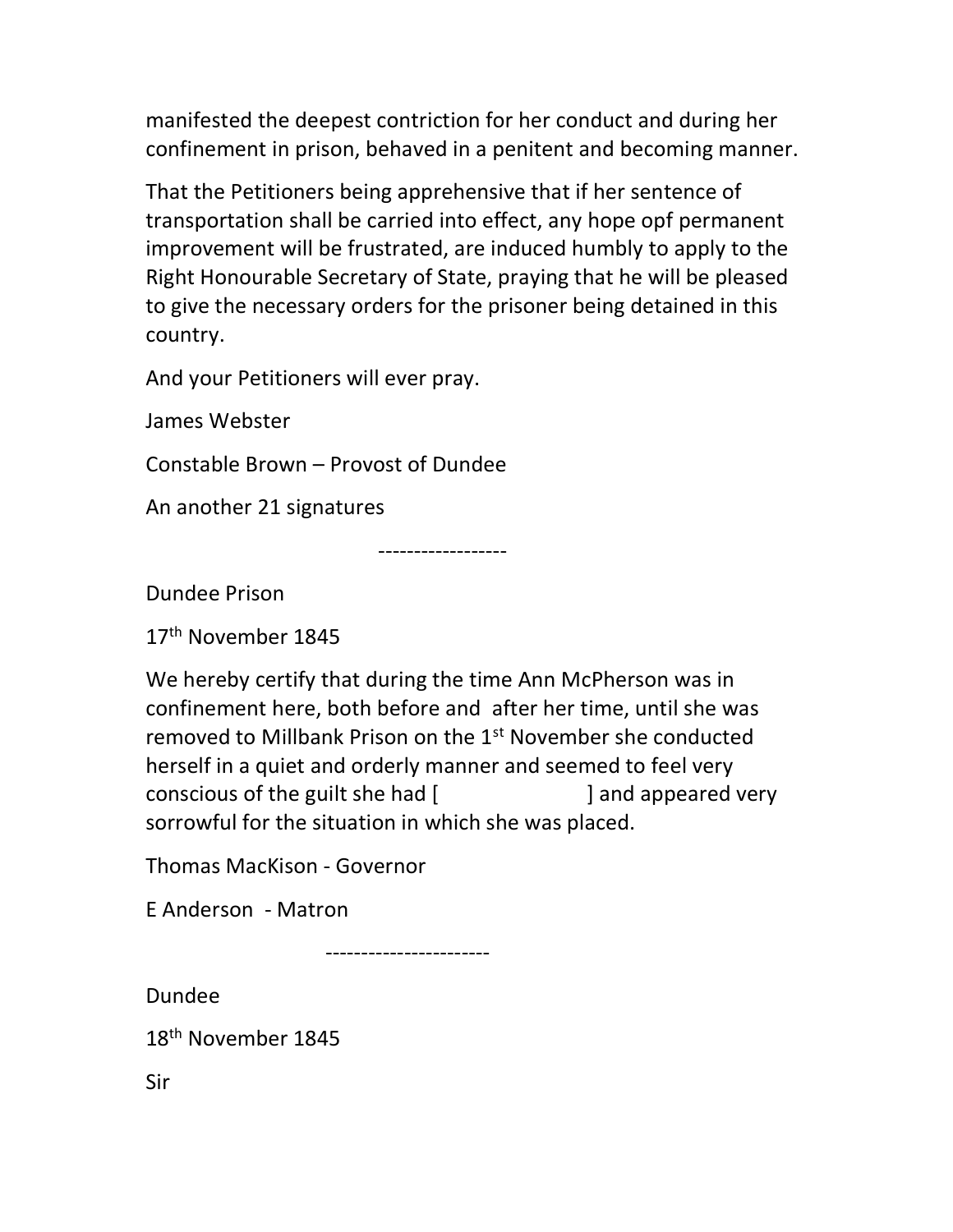I have the honour to enclose a Petition in favour of Ann McPherson who was convicted of theft at the Circuit Court of Justiciary at Perth, then sentenced to seven years transportation and is now in Millbank Prison.

The case of this unfortunate young woman had been looked up by many in Dundee with great sympathy. She having lost her mother when only two years old, and had only reached the age of nine when she also lost her father; her parentsd were very industrious people much respected by those who knew them, and I beg to call your attention particularly to the manner the Petition is signed, having contributed to it the names of the Provost, Magistrates of this Burgh, I hope you will also excuse me in stating that I have been specially called on by the Lord Dean of Guild of this place requesting me to hand you this. I have my great pleasure in doing so and most earnestly by that you will have the kindness to examine into the nature of the case of Ann McPherson and I trust that the result will be, [your] feeling yourself at liberty to grant the prayers of the Petitioners and authorize accordingly .

I have the honour to be

Sir

Your most obedient and humble servant

George Duncan

MP for Dundee.

--------------------------------------------------------------------

Sailed for Van Diemen's Land

-------------------------------

Application is made for a favourable consideration of the case on the grounds that the prisoner is troubled with fits which have produced a tendency to consumption

--------------------------